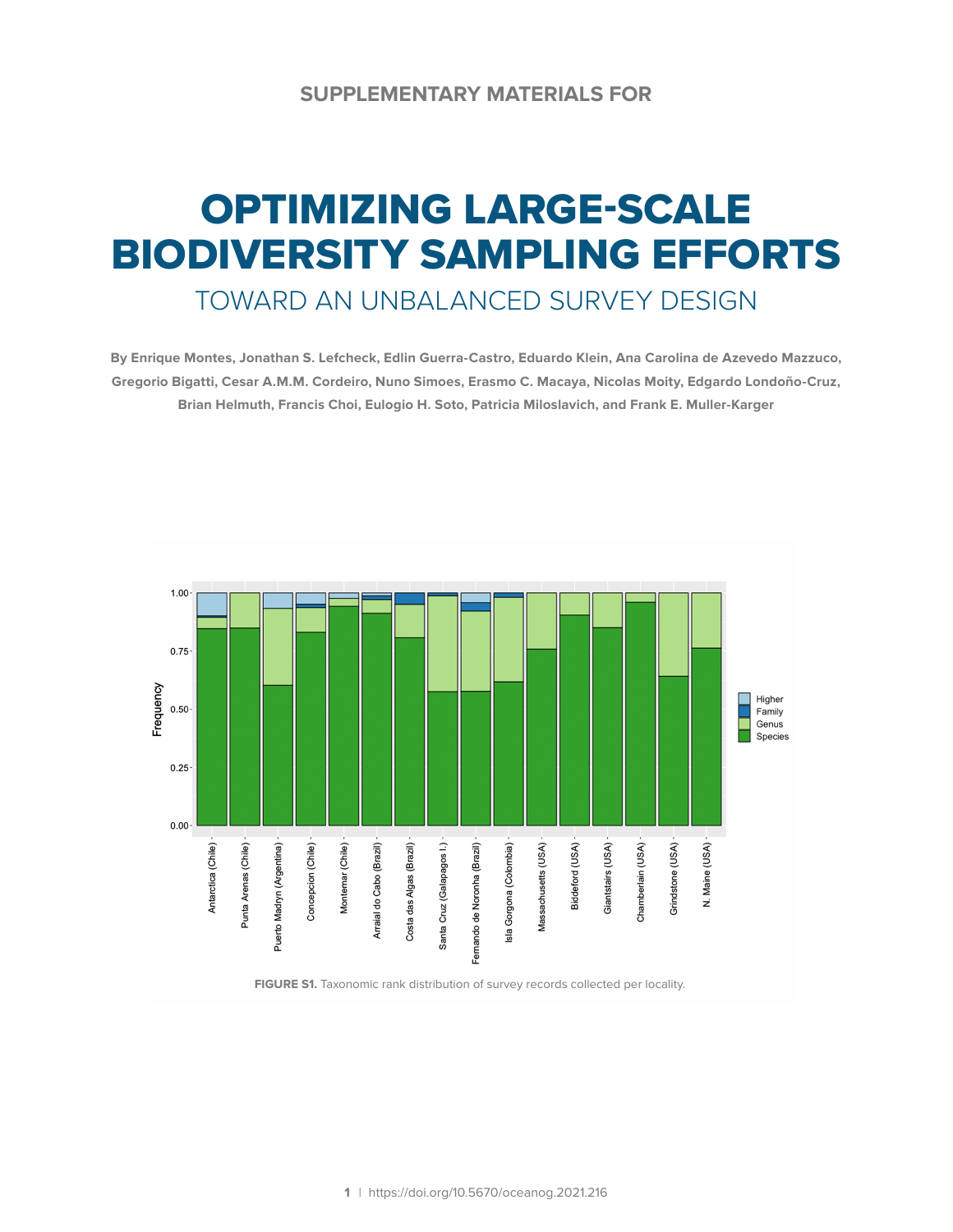

**FIGURE S2.** Simulated species richness (colored symbols) versus number of samples (quadrats) and corresponding rarefaction curves for three example sites in Colombia and Brazil. Interpolated and extrapolated species richness are shown with continuous and dotted lines, respectively, per tidal stratum. Dots represent actual number of samples collected. Simulated species richness corresponds to the cumulative number of species observed in randomly selected quadrats from each survey (single quadrat through a total of 50, with replacement), with over 1,000 iterations. Each colored dot and error bar thus corresponds to the mean and standard deviation of richness values averaged over the 1,000 iterations versus increasing sampling effort.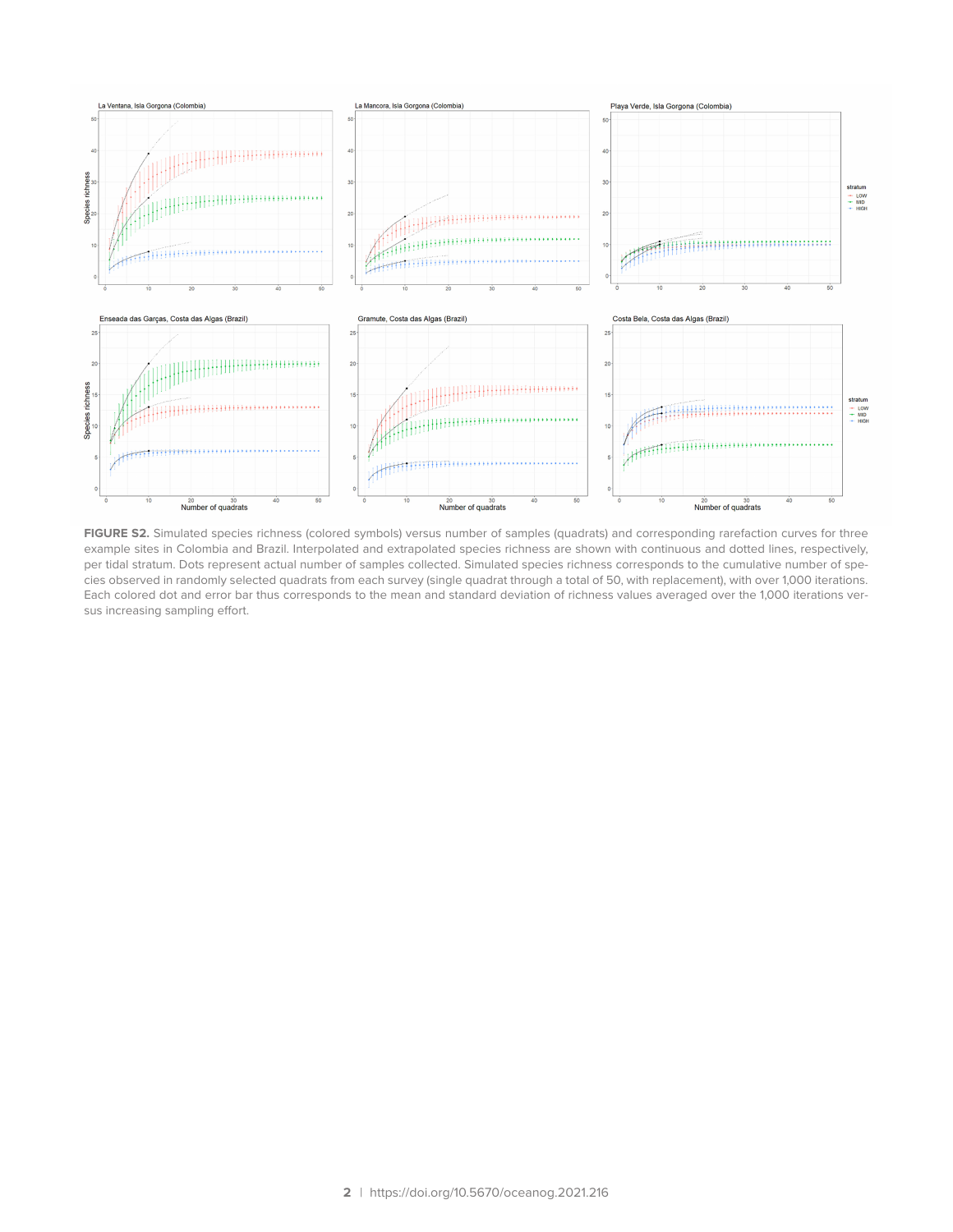**TABLE S1.** Sampling effort (# quadrats) and corresponding number of observations (# records) collected at each locality and site. A record is defined as a single observation of an organism registered as percent cover or abundance value. The number of species (# spp) is a count of observed taxa within each stratum (i.e., species richness). The last column (Total spp) contains the number of taxa found across all sampled strata. The notation "ns" indicates "not surveyed" or strata where samples were not collected.

| Country            | Locality            | Site                             | Date            | Longitude | Latitude  | Quadrats High Tide<br>$\ddot{\phantom{A}}$ | # Quadrats Mid Tide | Quadrats Low Tide<br>$\ddot{\ast}$ | # Records High Tide | Records Mid Tide<br>$\pmb{\ast}$ | # Records Low Tide | <b>Total Quadrats</b> | <b>Total Records</b> | spp High Tide<br>$\ddot{\ast}$ | spp Mid Tide<br># | spp Low Tide<br>$\ddot{\phantom{1}}$ | <b>Total spp</b> |
|--------------------|---------------------|----------------------------------|-----------------|-----------|-----------|--------------------------------------------|---------------------|------------------------------------|---------------------|----------------------------------|--------------------|-----------------------|----------------------|--------------------------------|-------------------|--------------------------------------|------------------|
|                    | Puerto Madryn       | Punta Cuevas                     | 11/5/2018       | $-65.002$ | $-42.780$ | 10                                         | 10                  | 10                                 | 23                  | 69                               | 50                 | 30                    | 142                  | 6                              | 11                | 13                                   | 20               |
| Argentina          | Puerto Madryn       | Punta Este                       | 10/25/2018      | $-64.953$ | $-42.785$ | 10                                         | 10                  | 10                                 | 31                  | 53                               | 111                | 30                    | 195                  | 5                              | 7                 | 24                                   | 26               |
|                    | Puerto Madryn       | Punta Loma                       | 10/26/2018      | $-64.902$ | $-42.811$ | 10                                         | 10                  | 10                                 | 23                  | 74                               | 118                | 30                    | 215                  | 4                              | 12                | 25                                   | 29               |
| Brazil             | Arraial Do Cabo     | Atalaia                          | 12/5/2018       | $-42.010$ | $-22.986$ | 10                                         | 10                  | 10                                 | 49                  | 64                               | 71                 | 30                    | 184                  | 17                             | 17                | 17                                   | 21               |
|                    | Arraial Do Cabo     | Atalaia                          | 3/7/2019        | $-42.010$ | $-22.986$ | 10 <sup>2</sup>                            | 10                  | 10 <sup>°</sup>                    | 215                 | $\circ$                          | 0                  | 30                    | 215                  | 19                             | $\circ$           | $\circ$                              | 19               |
|                    | Arraial Do Cabo     | Fortaleza                        | 11/21/2018      | $-42.013$ | $-22.971$ | 10                                         | 10                  | 10                                 | 37                  | 62                               | 108                | 30                    | 207                  | 4                              | 19                | 22                                   | 22               |
|                    | Arraial Do Cabo     | Fortaleza                        | 2/19/2019       | $-42.013$ | $-22.971$ | 10                                         | 10                  | 10                                 | 28                  | 58                               | 105                | 30                    | 191                  | 19                             | 11                | 22                                   | 24               |
|                    | Arraial Do Cabo     | Prainha                          | 11/8/2018       | $-42.024$ | $-22.954$ | 10                                         | 10                  | 10                                 | 24                  | 45                               | 78                 | 30                    | 147                  | 3                              | 19                | 18                                   | 22               |
|                    | Arraial Do Cabo     | Prainha                          | 2/18/2019       | $-42.024$ | $-22.954$ | 10 <sup>2</sup>                            | 10                  | 10                                 | 28                  | 77                               | 102                | 30                    | 207                  | 14                             | 14                | 18                                   | 21               |
|                    | Costa Das Algas     | Costa Bela                       | 10/25/2018      | $-40.175$ | $-20.073$ | 10                                         | 10                  | 10                                 | 70                  | 37                               | 69                 | 30                    | 176                  | 13                             | 7                 | 12                                   | 22               |
|                    | Costa Das Algas     | Enseada Das Garças               | 10/24/2018      | $-40.164$ | $-20.037$ | 10                                         | 10                  | 10                                 | 30                  | 76                               | 73                 | 30                    | 179                  | 6                              | 20                | 13                                   | 27               |
|                    | Costa Das Algas     | Gramuté                          | 10/9/2018       | $-40.134$ | $-19.966$ | 10                                         | 10                  | 10                                 | 14                  | 51                               | 58                 | 31                    | 123                  | 6                              | 13                | 15                                   | 24               |
|                    | Fernando De Noronha | Leao                             | 2/25/2019       | $-32.441$ | $-3.871$  | 10                                         | 10                  | 10                                 | 12                  | 33                               | 16                 | 30                    | 61                   | 3                              | 4                 | 3                                    | 5                |
|                    | Fernando De Noronha | Air France                       | 2/21/2019       | $-32.400$ | $-3.832$  | 10                                         | 10                  | 10                                 | 10                  | 17                               | 31                 | 30                    | 58                   | $\mathbf{1}$                   | 3                 | 7                                    | 7                |
|                    | Fernando De Noronha | <b>Boldro</b>                    | 2/22/2019       | $-32.432$ | $-3.846$  | 10                                         | 10                  | 10                                 | 10                  | 14                               | 24                 | 30                    | 48                   | $\mathbf{1}$                   | 4                 | 7                                    | 8                |
|                    | Fernando De Noronha | Caieiras                         | 2/24/2019       | $-32.398$ | $-3.836$  | 8                                          | 8                   | 10                                 | 11                  | 15                               | 24                 | 26                    | 50                   | 2                              | 6                 | 6                                    | $\overline{7}$   |
|                    | Antarctica          | Artigas                          | 2/19/2019       | $-58.879$ | $-62.186$ | 9                                          | 10                  | 10                                 | 20                  | 26                               | 37                 | 29                    | 83                   | 4                              | 4                 | 11                                   | 16               |
|                    | Antarctica          | Punta Cristian                   | 2/18/2019       | $-58.949$ | $-62.199$ | 10                                         | 10                  | 10                                 | 12                  | 22                               | 45                 | 30                    | 79                   | 3                              | 4                 | 7                                    | 10               |
|                    | Concepcion          | Cocholgue Norte                  | 9/26/2018       | -72.979   | $-36.595$ | 10                                         | 10                  | 10                                 | 35                  | 59                               | 111                | 30                    | 205                  | 9                              | 15                | 26                                   | 37               |
| Chile              | Concepcion          | Cocholgue Sur                    | 10/8/2018       | $-72.981$ | $-36.609$ | 10                                         | 10                  | 10                                 | 24                  | 68                               | 64                 | 30                    | 156                  | 6                              | 16                | 21                                   | 29               |
|                    | Concepcion          | Dichato                          | 11/19/2018      | $-72.934$ | $-36.539$ | 10                                         | 10                  | 10                                 | 29                  | 57                               | 55                 | 30                    | 141                  | 5                              | 14                | 16                                   | 23               |
|                    | Punta Arenas        | Puerto De Hambre                 | 10/5/2018       | $-70.931$ | $-53.611$ | 10                                         | 10                  | 10                                 | 24                  | 49                               | 59                 | 30                    | 132                  | 8                              | 13                | 18                                   | 28               |
|                    | Montemar            | Viña Del Mar                     | 11/14/2018      | $-71.549$ | $-32.959$ | 10                                         | 10                  | 10                                 | 35                  | 78                               | 60                 | 30                    | 173                  | 9                              | 26                | 22                                   | 41               |
| Colombia<br>Ecuado | Isla Gorgona        | La Mancora                       | 10/13-14/2018   | $-78.198$ | 2.957     | 9                                          | 10                  | 10                                 | 12                  | 34                               | 48                 | 29                    | 94                   | 6                              | 15                | 22                                   | 27               |
|                    | Isla Gorgona        | La Ventana                       | 10/10-11/2018   | $-78.203$ | 2.934     | 10                                         | 10                  | 10 <sup>°</sup>                    | 22                  | 54                               | 88                 | 30                    | 164                  | 8                              | 30                | 38                                   | 56               |
|                    | Isla Gorgona        | Playa Verde                      | 10/12 & 14/2018 | $-78.198$ | 2.948     | 8                                          | 10                  | 10                                 | 23                  | 45                               | 48                 | 28                    | 116                  | 10                             | 10                | 11                                   | 23               |
|                    | Santa Cruz          | <b>Charles Darwin Foundation</b> | 3/27/2019       | -90.304   | $-0.743$  | 10                                         | 10                  | 10                                 | 5                   | 11                               | 11                 | 30                    | 27                   | 3                              | 5                 | 6                                    | 10               |
|                    | Santa Cruz          | Ratonera                         | 3/28/2019       | $-90.302$ | $-0.744$  | 10                                         | 10                  | 10                                 | 2                   | 6                                | 16                 | 30                    | 24                   | 2                              | 3                 | 5                                    | 7                |
|                    | Santa Cruz          | Tortuga Bay                      | 3/29/2019       | $-90.339$ | $-0.765$  | 10                                         | 10                  | 10                                 | 0                   | 10                               | 19                 | 30                    | 29                   | 0                              | 5                 | 8                                    | 8                |
| ASU                | Maine               | <b>Hamilton Cove</b>             | 7/13/2018       | $-67.010$ | 44.788    | 5                                          | 5                   | ns                                 | 41                  | 42                               | ns                 | 10                    | 83                   | 14                             | 16                | ns                                   | 17               |
|                    | Maine               | Moose Cove                       | 7/15/2018       | $-67.099$ | 44.732    | ns                                         | 10                  | ns                                 | ns                  | 64                               | ns                 | 10                    | 64                   | ns                             | 20                | ns                                   | 20               |
|                    | Maine               | Chamberlain                      | 7/18/2018       | $-69.476$ | 43.884    | 5                                          | 5                   | ns                                 | 42                  | 34                               | ns                 | 20                    | 76                   | 14                             | 12                | ns                                   | 17               |
|                    | Maine               | Giantstairs                      | 7/16/2018       | $-69.992$ | 43.726    | 5                                          | 5                   | ns                                 | 29                  | 51                               | ns                 | 10                    | 80                   | 12                             | 15                | ns                                   | 19               |
|                    | Maine               | Biddeford                        | 7/18/2018       | $-70.343$ | 43.440    | 5                                          | 5                   | ns                                 | 35                  | 28                               | ns                 | 10                    | 63                   | 12                             | 12                | ns                                   | 13               |
|                    | Maine               | Grindstone                       | 8/13/2018       | $-68.093$ | 44.371    | 5                                          | 5                   | ns                                 | 21                  | 32                               | ns                 | 10                    | 53                   | 6                              | 7                 | ns                                   | 8                |
|                    | Massachusetts       | Marblehead                       | 7/17/2018       | $-70.844$ | 42.507    | 5                                          | 5                   | ns                                 | 37                  | 32                               | ns                 | 10                    | 69                   | 10 <sup>°</sup>                | 8                 | ns                                   | 10 <sup>°</sup>  |
|                    | Massachusetts       | Pumphouse                        | 7/16/2018       | $-70.907$ | 42.417    | 10                                         | 10                  | ns                                 | 28                  | 31                               | ns                 | 20                    | 59                   | 8                              | 8                 | ns                                   | 9                |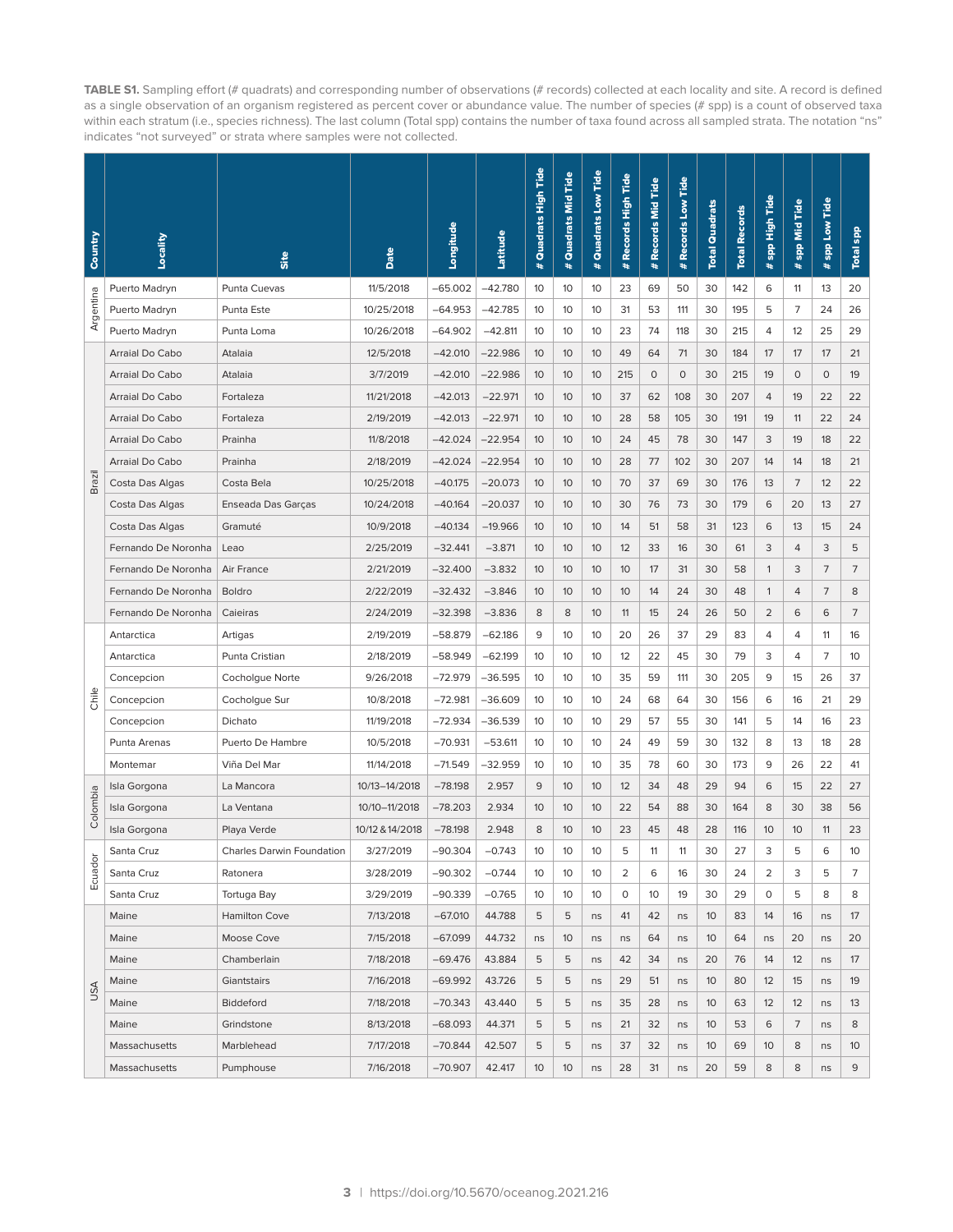**TABLE S2.** Minimum number of quadrats required to cover 90 % of taxa richness at surveyed sites using coverage-based stopping. Buffer values correspond to the number of extra quadrats that should be collected to enable the detection of new species in repeated surveys, and each is equivalent to the rounded 20% of the minimum sampling value. The notation "ns" indicates "not surveyed" or strata where samples were not collected.

|                |                     |                           |           |                 | <b>Minimum Number of Quadrats (+ Buffer)</b> |                 |                 |  |  |  |
|----------------|---------------------|---------------------------|-----------|-----------------|----------------------------------------------|-----------------|-----------------|--|--|--|
| <b>Country</b> | <b>Locality</b>     | <b>Site</b>               | Longitude | <b>Latitude</b> | <b>High Tide</b>                             | <b>Mid Tide</b> | <b>Low Tide</b> |  |  |  |
|                | Puerto Madryn       | Punta Cuevas              | $-65.00$  | $-42.78$        | 5(1)                                         | 3(1)            | 8(2)            |  |  |  |
| Argentina      | Puerto Madryn       | Punta Este                | $-64.95$  | $-42.79$        | 2(1)                                         | 2(1)            | 4(1)            |  |  |  |
|                | Puerto Madryn       | Punta Loma                | $-64.90$  | $-42.81$        | 2(1)                                         | 2(1)            | 5(1)            |  |  |  |
|                | Arraial Do Cabo     | Atalaia                   | $-42.01$  | $-22.99$        | 3(1)                                         | 1(1)            | 1(1)            |  |  |  |
|                | Arraial Do Cabo     | Fortaleza                 | $-42.01$  | $-22.97$        | 1(1)                                         | 3(1)            | 2(1)            |  |  |  |
|                | Arraial Do Cabo     | Prainha                   | $-42.02$  | $-22.95$        | 1(1)                                         | 5(1)            | 3(1)            |  |  |  |
|                | Costa Das Algas     | Costa Bela                | $-40.18$  | $-20.07$        | 4(1)                                         | 3(1)            | 3(1)            |  |  |  |
|                | Costa Das Algas     | Enseada Das Garças        | $-40.16$  | $-20.04$        | 3(1)                                         | 10(2)           | 3(1)            |  |  |  |
| Brazil         | Costa Das Algas     | Gramuté                   | $-40.13$  | $-19.97$        | 5(1)                                         | 5(1)            | 18(4)           |  |  |  |
|                | Fernando De Noronha | Leao                      | $-32.44$  | $-3.87$         | 1(1)                                         | 2(1)            | 2(1)            |  |  |  |
|                | Fernando De Noronha | Air France                | $-32.40$  | $-3.83$         | 1(1)                                         | 3(1)            | 4(1)            |  |  |  |
|                | Fernando De Noronha | Boldro                    | $-32.43$  | $-3.85$         | 1(1)                                         | 8(2)            | 8(2)            |  |  |  |
|                | Fernando De Noronha | Caieiras                  | $-32.40$  | $-3.84$         | 3(1)                                         | 7(2)            | 5(1)            |  |  |  |
|                | Antarctica          | Artigas                   | $-58.88$  | $-62.19$        | 3(1)                                         | 2(1)            | 7(2)            |  |  |  |
|                | Antarctica          | Punta Cristian            | $-58.95$  | $-62.20$        | 1(1)                                         | 3(1)            | 1(1)            |  |  |  |
|                | Concepcion          | Cocholgue Norte           | $-72.98$  | $-36.60$        | 5(1)                                         | 18(4)           | 6(1)            |  |  |  |
| Chile          | Concepcion          | Cocholgue Sur             | $-72.98$  | $-36.61$        | 5(1)                                         | 5(1)            | 19(4)           |  |  |  |
|                | Concepcion          | Dichato                   | $-72.93$  | $-36.54$        | 2(1)                                         | 5(1)            | 8(2)            |  |  |  |
|                | Punta Arenas        | Puerto De Hambre          | $-70.93$  | $-53.61$        | 8(2)                                         | 5(1)            | 10(2)           |  |  |  |
|                | Montemar            | Viña Del Mar              | $-71.55$  | $-32.96$        | 6(1)                                         | 20(4)           | 18(4)           |  |  |  |
|                | Isla Gorgona        | La Mancora                | $-78.20$  | 2.96            | 13(3)                                        | 31(6)           | 24(5)           |  |  |  |
| Colombia       | Isla Gorgona        | La Ventana                | $-78.20$  | 2.93            | 14(3)                                        | 25(5)           | 21(4)           |  |  |  |
|                | Isla Gorgona        | Playa Verde               | $-78.20$  | 2.95            | 18(4)                                        | 6(1)            | 4(1)            |  |  |  |
|                | Santa Cruz          | Charles Darwin Foundation | $-90.30$  | $-0.74$         | 11 $(2)$                                     | 16(2)           | 16(3)           |  |  |  |
| Ecuador        | Santa Cruz          | Ratonera                  | $-90.30$  | $-0.74$         | 12(2)                                        | 11(2)           | 5(1)            |  |  |  |
|                | Santa Cruz          | Tortuga Bay               | $-90.34$  | $-0.77$         | ns                                           | 10(2)           | 10(2)           |  |  |  |
|                | Maine               | <b>Hamilton Cove</b>      | $-67.01$  | 44.79           | 7(2)                                         | 16(3)           | ns              |  |  |  |
|                | Maine               | Moose Cove                | $-67.10$  | 44.73           | ns                                           | 11(2)           | ns              |  |  |  |
|                | Maine               | Chamberlain               | $-69.48$  | 43.88           | 7(2)                                         | 7(2)            | ns              |  |  |  |
|                | Maine               | Giantstairs               | $-69.99$  | 43.73           | 15(3)                                        | 6(1)            | ns              |  |  |  |
| <b>USA</b>     | Maine               | Biddeford                 |           | 43.44           | 11(2)                                        | 9(2)            | ns              |  |  |  |
|                | Maine               | Grindstone                | $-68.09$  | 44.37           | 4 (1)                                        | 4(1)            | ns              |  |  |  |
|                | Massachusetts       | Marblehead                | $-70.84$  | 42.51           | 5(1)                                         | 4(1)            | ns              |  |  |  |
|                | Massachusetts       | Pumphouse                 | $-70.91$  | 42.42           | 5(1)                                         | 5(1)            | ns              |  |  |  |